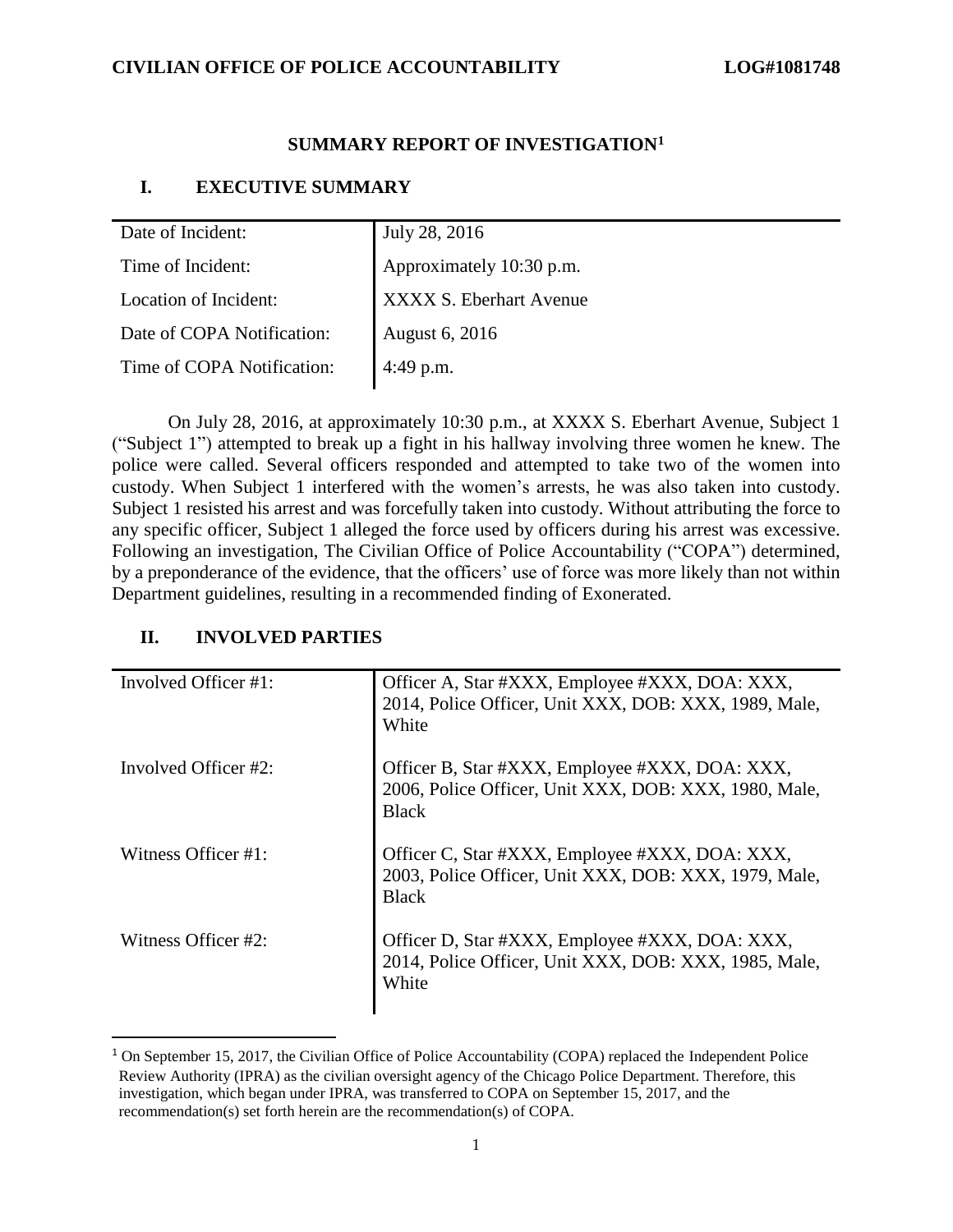## **CIVILIAN OFFICE OF POLICE ACCOUNTABILITY LOG#1081748**

| Witness Officer #3: | Officer E, Star #XXX, Employee #XXX, DOA: XXX,<br>2012, Police Officer, Unit XXX, DOB: XXX, 1975, Male,<br><b>Black</b> |
|---------------------|-------------------------------------------------------------------------------------------------------------------------|
| Witness Officer #4: | Officer F, Star #XXX, Employee #XXX, DOA: XXX,<br>2013, Police Officer, Unit XXX, DOB: XXX, 1986, Male,<br><b>Black</b> |
| Subject $#1$ :      | Subject 1, DOB: XX, 1976, Male, Black                                                                                   |

# **III. ALLEGATIONS**

| <b>Officer</b> | <b>Allegation</b>                                                                                                                                                                                                                                                                                                                                          | <b>Finding</b> |
|----------------|------------------------------------------------------------------------------------------------------------------------------------------------------------------------------------------------------------------------------------------------------------------------------------------------------------------------------------------------------------|----------------|
| Officer A      | 1. Dug his nails into Subject 1's right arm; grabbed<br>Subject 1 by the left shoulder; pushed Subject 1 to<br>the floor; struck Subject 1 on the neck; struck<br>Subject 1 on the back; stepped on Subject 1's right<br>hand; twisted Subject 1's left wrist toward his back<br>and pushed Subject 1's face against the floor, in<br>violation of Rule 8. | Exonerated     |
| Officer B      | 1 Dug his nails into Subject 1's right arm; grabbed<br>Subject 1 by the left shoulder; pushed Subject 1 to<br>the floor; struck Subject 1 on the neck; struck<br>Subject 1 on the back; stepped on Subject 1's right<br>hand; twisted Subject 1's left wrist toward his back<br>and pushed Subject 1's face against the floor, in<br>violation of Rule 8.  | Exonerated     |

## **IV. APPLICABLE RULES AND LAWS**

Rules

1.Rule 8: Prohibits disrespect or maltreatment of any person, while on or off duty.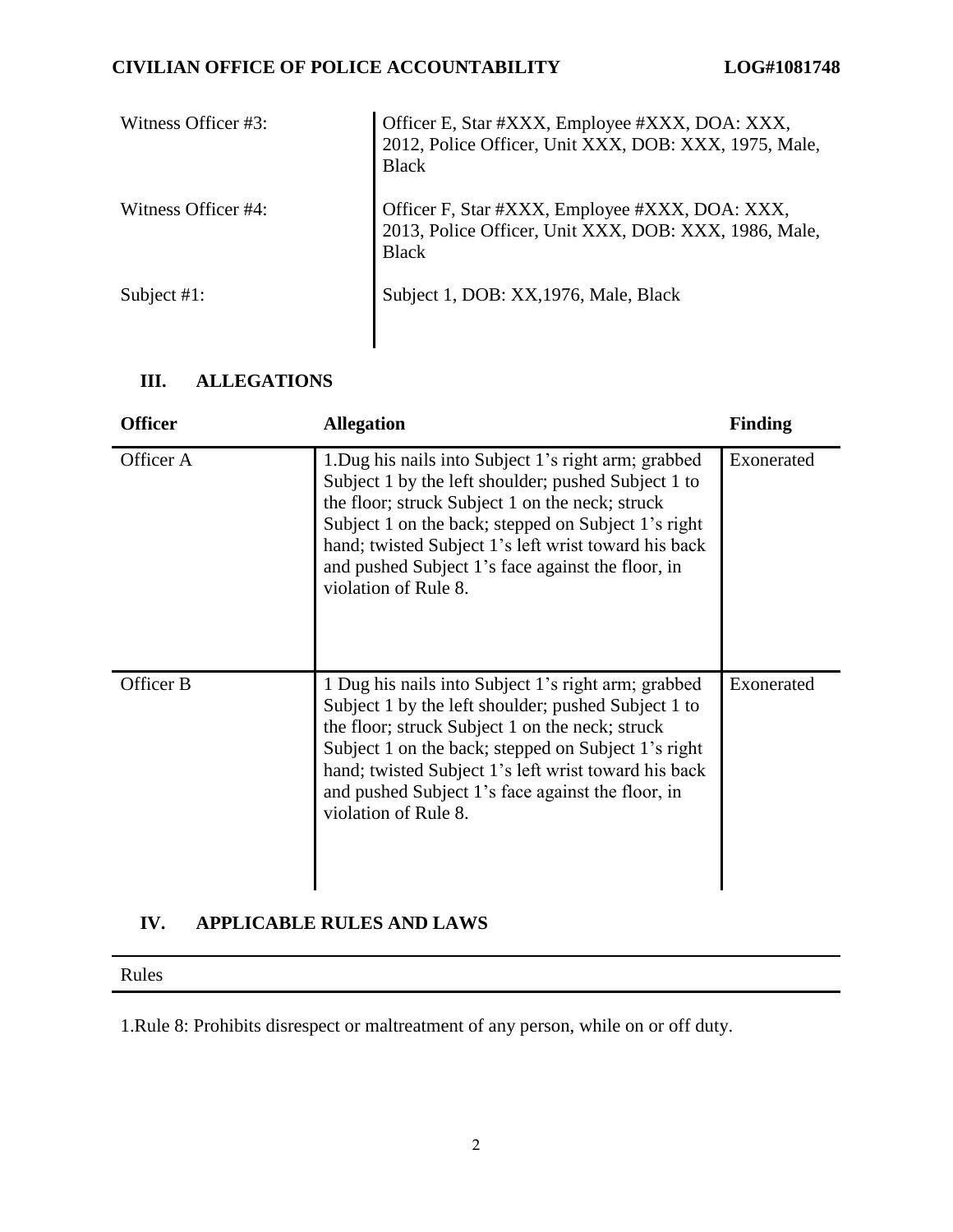General Orders

1.G03-02-02, Force Options

#### **V. INVESTIGATION <sup>2</sup>**

**a. Interviews<sup>3</sup>**

Investigators from **The Independent Police Review Authority ("IPRA") interviewed the Complainant Subject 1 on August 6, 2016.** During the interview, Subject 1 stated that he was at home drinking<sup>4</sup> when attempting to break up a fight in the hallway in front of the doorway to his apartment among three women he knew. Approximately six to seven minutes into the fight several officers responded to the scene. Upon arrival, one officer asked Subject 1 to come with him back into Subject 1's house where the officer briefly questioned Subject 1 about the fight. Shortly thereafter, the officer left Subject 1's apartment and assisted other officers in placing two of the women in the hallway under arrest. Subject 1 left his apartment and approached the officers.

When Subject 1 was approximately two steps away from the officers he inquired as to why the officers where arresting the women, which was when an officer grabbed Subject 1's arm. Subject 1 further explained that he approached the officers with one of his arms extended towards the officers and that he was upset and spoke loudly. He described his arm's position as straightout, chest level towards the officers. Once the officer grabbed his arm, Subject 1 tensed up and pulled away from the officer. Instantly, another officer grabbed Subject 1 by the left shoulder. Subject 1 directed profanity at the officers as they brought him to the floor. Subject 1 felt strikes to his neck and back as he was being brought to the floor. Once on the floor, officers kneeled on Subject 1's leg, pushed his shoulders against the floor, pushed his head/face to the floor, and an officer placed his heel on the backside of Subject 1's right hand, holding his hand to the floor. One of the officers twisted Subject 1's left wrist toward his back.

When asked if he resisted, Subject 1 stated, "Yeah, I was trying to get back up."<sup>5</sup> Subject 1 believed five officers were involved in taking him to the floor, but he was unsure which officer applied what specific force against him. After approximately five to seven seconds on the floor, officers handcuffed Subject 1, and then two officers lifted Subject 1 up off the floor. 6

 $\overline{\phantom{a}}$ 

<sup>&</sup>lt;sup>2</sup> COPA investigated and the following is a summary of the material evidence gathered and relied upon in our analysis.

<sup>&</sup>lt;sup>3</sup> COPA attempted contact with potential witnesses Civilian 1, Civilian 2, Civilian 3, Civilian 4, and Civilian 5, which were all unresponsive. See attachments 33, 34, 35, 36, and 45.

<sup>4</sup> At the time of the altercation Subject 1 had consumed two 24oz cans of Bud Light Ice beer.

 $<sup>5</sup>$  Attachment 9 at 51:43.</sup>

<sup>6</sup> Attachments 9 and 10.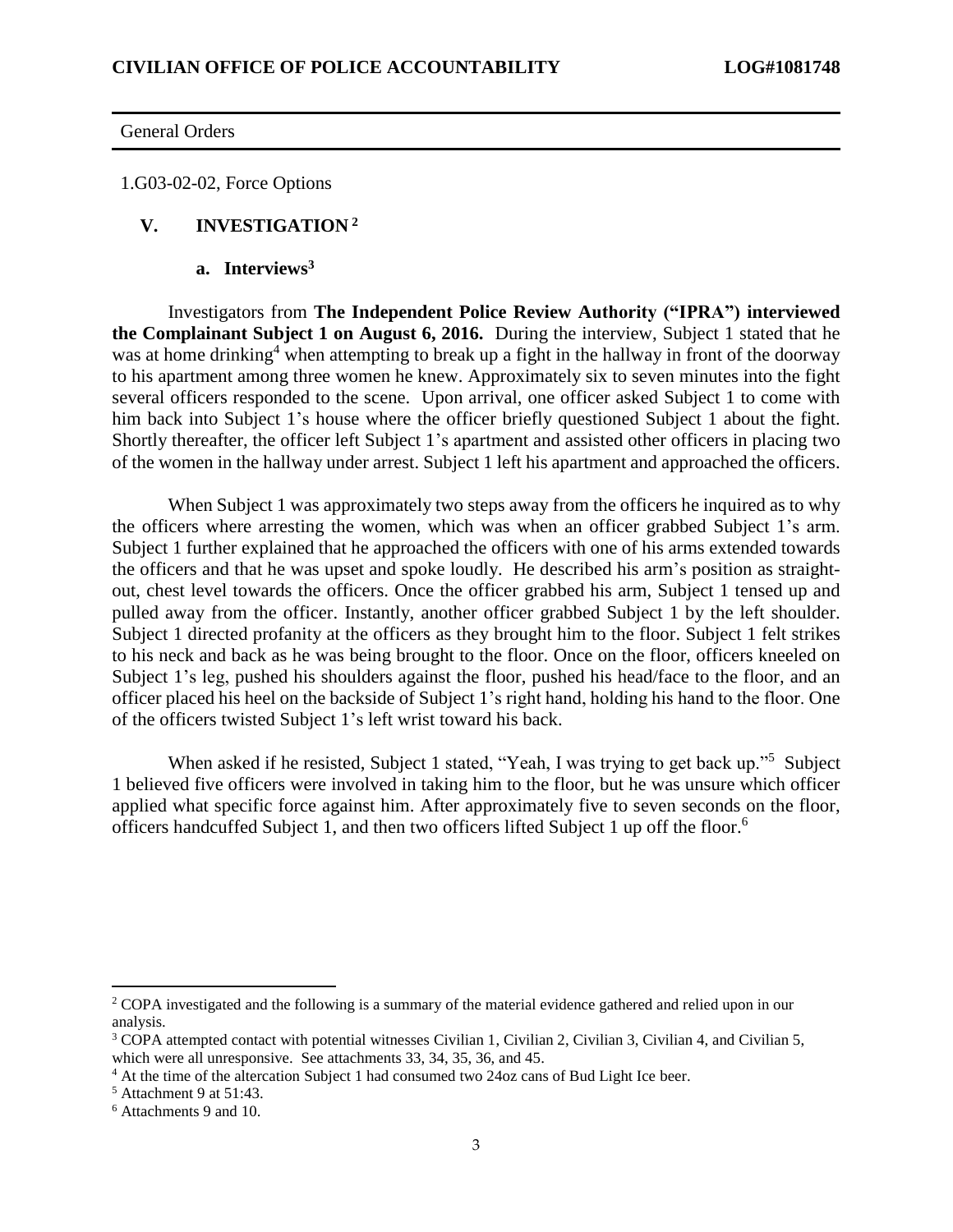#### **b. Digital Evidence**

**Evidence Technician photographs taken on July 28, 2016,** depicted a front profile of Officer A and close-up views of his face. None of these photos showed any apparent injury to Officer A's face.<sup>7</sup>

**Evidence Technician photographs taken on August 7, 2016,** depicted a front profile of Subject 1, Subject 1's left elbow, his upper right arm, and the top of his right hand. Apparent minor discoloration to the skin (reddish/purple hues) can be seen on the top of Subject 1's right hand, as well as, scratch marks/abrasions to his left elbow, bicep area. <sup>8</sup>

#### **c. Physical Evidence**

The **medical records from XXX Hospital** document that on July 28, 2016, at approximately 8:33am, Subject 1 complained to Emergency Room staff of arm and back pain. Subject 1 stated that he was pushed to the ground and held down, struck on his back, was experiencing pain in both arms, sustained a laceration to his left elbow, and had scratches to his right arm. Subject 1 was diagnosed with bilateral arm abrasions; bilateral arm contusions; and back pain. 9

#### **d. Documentary Evidence**

The **Office of Emergency Management and Communications Event Query Report**  documented that individuals were causing a disturbance on the second-floor hallway at XXXX S. Eberhart Avenue and that officers were dispatched.<sup>10</sup>

The **Original Incident Case Report and Arrest Report for RD#XXXXXXXXX** documented that officers responded to a domestic disturbance at XXXX S. Eberhart Avenue. While placing two female offenders under arrest, Subject 1 became enraged, directed profanity at Officer B, and threatened Officer B with bodily harm if he did not get out of his way. Subject 1 grabbed Officer B around the waist and attempted to tackle him. Officer B performed an emergency take down on Subject 1 to gain control of him. Subject 1 flailed his arms and struck Officer A on the right eye with his elbow. Officers gained control of Subject 1, placed him into custody, and transported him to the 006<sup>th</sup> District Station. Subject 1 was charged with two counts of Resisting/Obstructing Arrest, one count of Simple Assault, and two counts of Battery.<sup>11</sup>

The **Tactical Response Reports** documented that Subject 1 did not follow verbal direction, stiffened, pulled away, threatened Officer B with bodily harm, attempted to tackle Officer B, pulled away from Officer A, flailed his arms in Officer A's direction, and elbowed Officer A on the right

l

<sup>7</sup> Attachment 23.

<sup>8</sup> Attachment 24 and 25.

<sup>9</sup> Attachment 11, and 29.

<sup>&</sup>lt;sup>10</sup> Attachment 26.

<sup>&</sup>lt;sup>11</sup> Attachment 12, 13, 14, 15, and 16.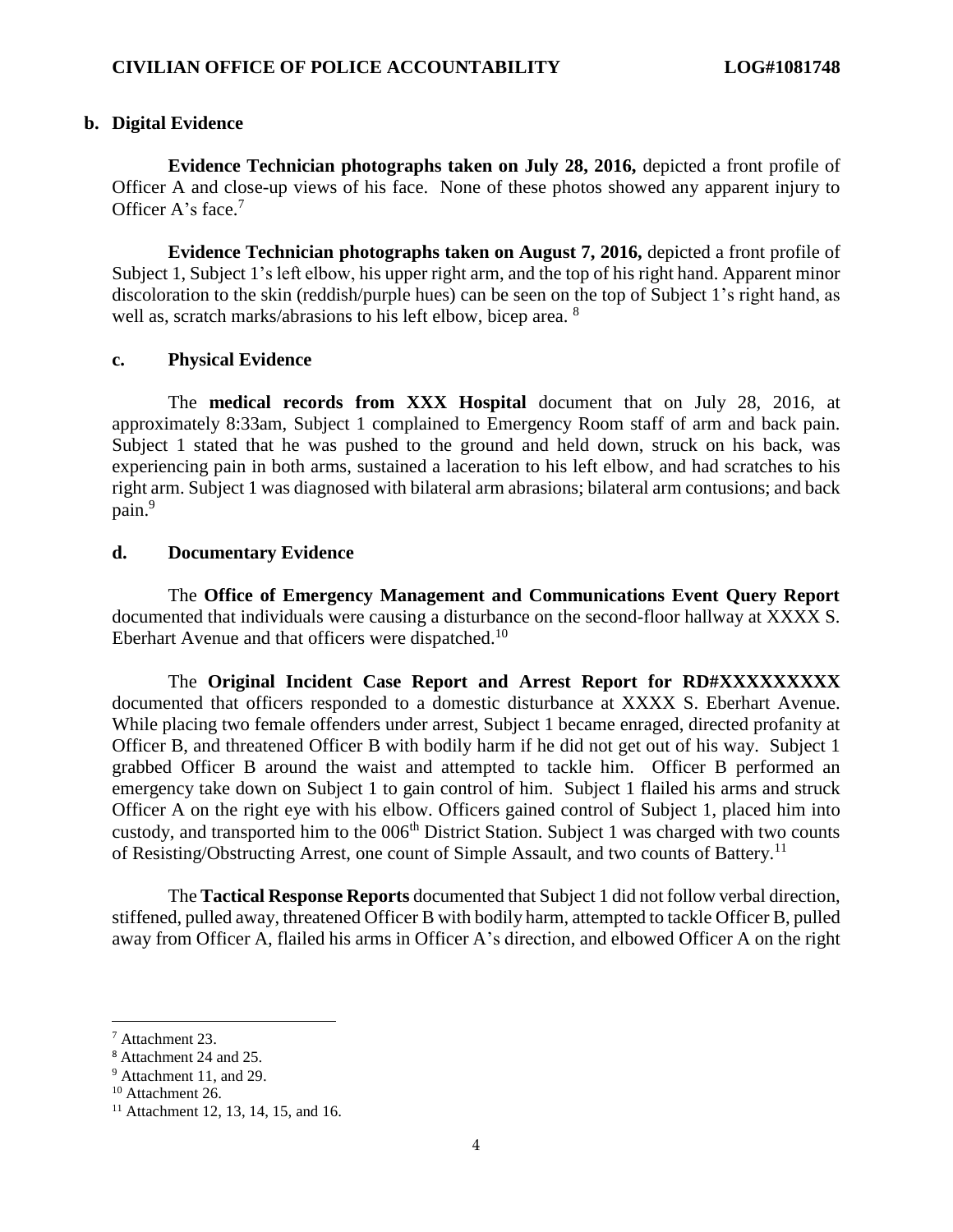eye. Officer B responded with his presence, verbal commands, and an emergency takedown. Officer A responded with his presence, verbal commands, and an emergency takedown.<sup>12</sup>

**Court documents** indicate that the charges of Resisting/Obstructing, Simple Assault and one of the charges of Battery were dismissed. Subject 1 pled guilty to a single charge of Battery.<sup>13</sup>

#### **VI. ANALYSIS**

Subject 1 alleged a wide-ranging use of force against him by the CPD officers (identified as Officer A and Officer B in the course of COPA's investigation). Subject 1 described this force, from his perspective, as the officers digging their nails into his right arm, grabbing his left shoulder, pushing him to the floor, striking him on the neck and back, stepping on his right hand, twisting his left wrist toward his back, and pushing his face against the floor. Upon concluding the investigation, COPA determined that the use of force alleged by Subject 1, or some similar use of force, more likely than not occurred, and that such use of force was more likely than not in accordance with CPD directives.

The CPD's definition of an assailant is inclusive of someone whose actions are aggressively offensive without weapons.<sup>14</sup> Furthermore, per the CPD's directives, an assailant is someone who places an officer in fear of a battery, which includes someone advancing on an officer in a threatening manner, or closing the distance between himself (the assailant) and the officer, thereby reducing the officer's reaction time.

Subject 1 told COPA investigators during his interview that he walked towards the officers as he raised his arms straight out in their direction. Furthermore, he described himself as upset, yelling, and outwardly questioning why the officers were placing the two women under arrest. Subject 1 admitted he advanced on officers and closed the distance between himself and the officers when much of their attention was focused on the matter before them – taking the two women into custody. COPA finds that Subject 1's conduct, as described by Subject 1, to be that of an assailant. When faced with an assailant the use of force by an officer is permitted. This permitted use of force includes holding techniques, pain compliance techniques, verbal control, control instruments, oleoresin capsicum spray (a.k.a. pepper spray), stunning (diffused-pressure striking or slapping as an attempt to increase control by disorienting an individual and interfering with the individual's ability to resist), direct mechanical force (striking movements such as punching and kicking, possibly combined with take-downs or pins against the ground), impact weapons, and so on. When considering Subject 1's status as an assailant, the various uses of force alleged by Subject 1 all fell within the parameters of permitted force by an officer. Moreover, Subject 1 also described the officers' use of force as short in duration – he was taken to the floor and then after five to seven seconds, he was handcuffed and brought to his feet.

Assuming, arguendo, that during the five to seven seconds that Subject 1 spent on the ground his status as an assailant changed to that of an active resister, the force used by the officer

 $\overline{\phantom{a}}$ 

<sup>&</sup>lt;sup>12</sup> Attachment 17, and 19.

<sup>&</sup>lt;sup>13</sup> Attachment 30.

<sup>14</sup> See CPD General Order G03-02-02, *Use of Force Options.*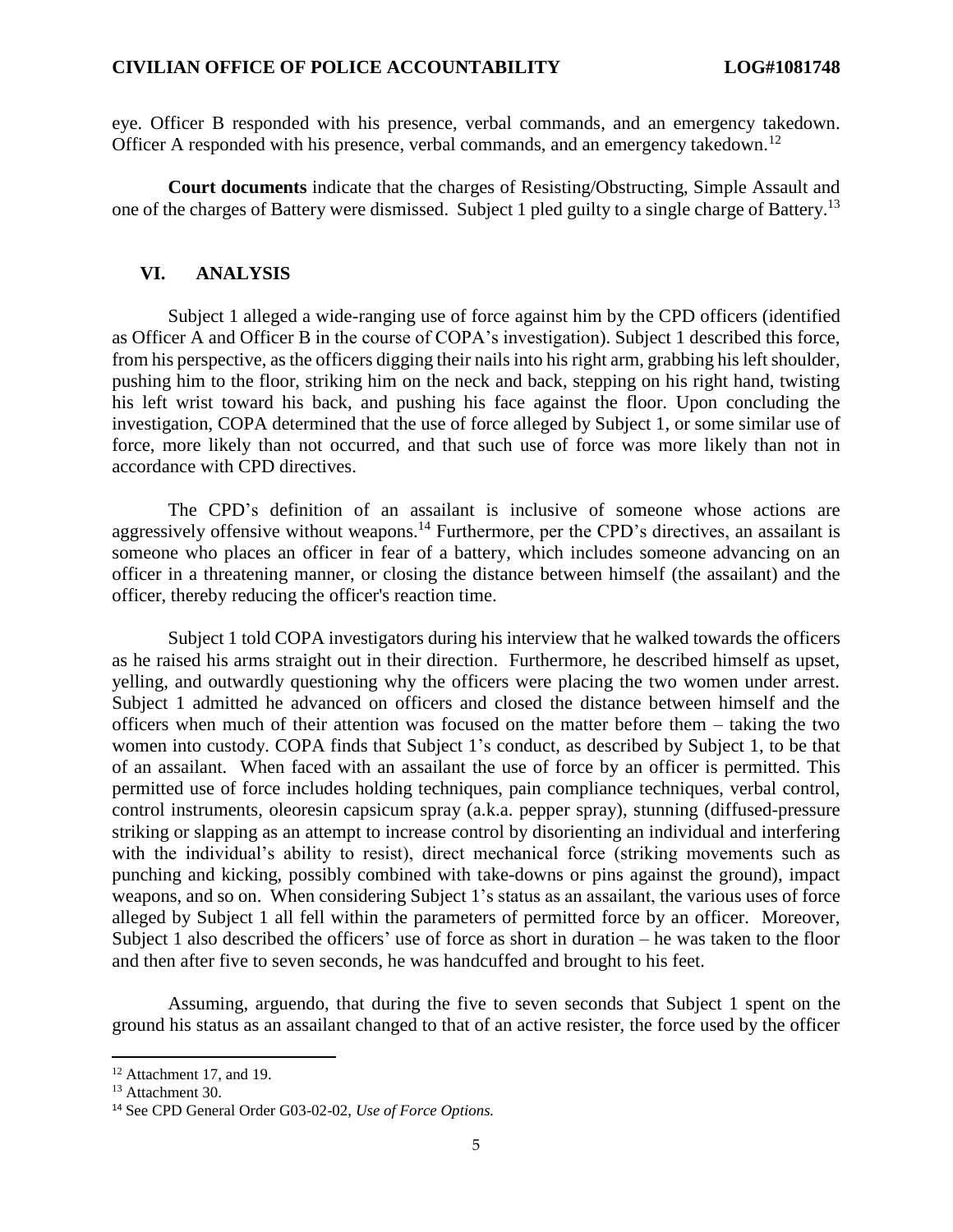### **CIVILIAN OFFICE OF POLICE ACCOUNTABILITY LOG#1081748**

would still be proper. Subject 1, himself, indicated during his interview with COPA investigators that he resisted the officers. Officers are permitted to use holding and stunning techniques against those who actively resist, such as Subject 1.

For these reasons, COPA has determined it is more likely than not that the actions of the officers were in accordance with the CPD's policy regarding the use of force. Accordingly, COPA recommends a finding of **Exonerated** for all the allegations.

### **VII. CONCLUSION**

Based on the analysis set forth above, COPA makes the following findings:

| <b>Allegation</b>                                                                                                                                                                                                                                                                                                            | Finding    |
|------------------------------------------------------------------------------------------------------------------------------------------------------------------------------------------------------------------------------------------------------------------------------------------------------------------------------|------------|
| Officer A                                                                                                                                                                                                                                                                                                                    |            |
| 1. Dug his nails into Subject 1's right arm; grabbed Subject 1 by the<br>left shoulder; pushed Subject 1 to the floor; struck Subject 1 on the<br>neck; struck Subject 1 on the back; stepped on Subject 1's right<br>hand; twisted Subject 1's left wrist toward his back and pushed<br>Subject 1's face against the floor. | Exonerated |
| Officer B                                                                                                                                                                                                                                                                                                                    |            |
| 1. Dug his nails into Subject 1's right arm; grabbed Subject 1 by the<br>left shoulder; pushed Subject 1 to the floor; struck Subject 1 on the<br>neck; struck Subject 1 on the back; stepped on Subject 1's right<br>hand; twisted Subject 1's left wrist toward his back and pushed<br>Subject 1's face against the floor  | Exonerated |

Approved:

Deputy Chief Administrator A *Deputy Chief Administrator*

Date

\_\_\_\_\_\_\_\_\_\_\_\_\_\_\_\_\_\_\_\_\_\_\_\_\_\_\_\_\_\_\_\_\_\_ \_\_\_\_\_\_\_\_\_\_\_\_\_\_\_\_\_\_\_\_\_\_\_\_\_\_\_\_\_\_\_\_\_\_